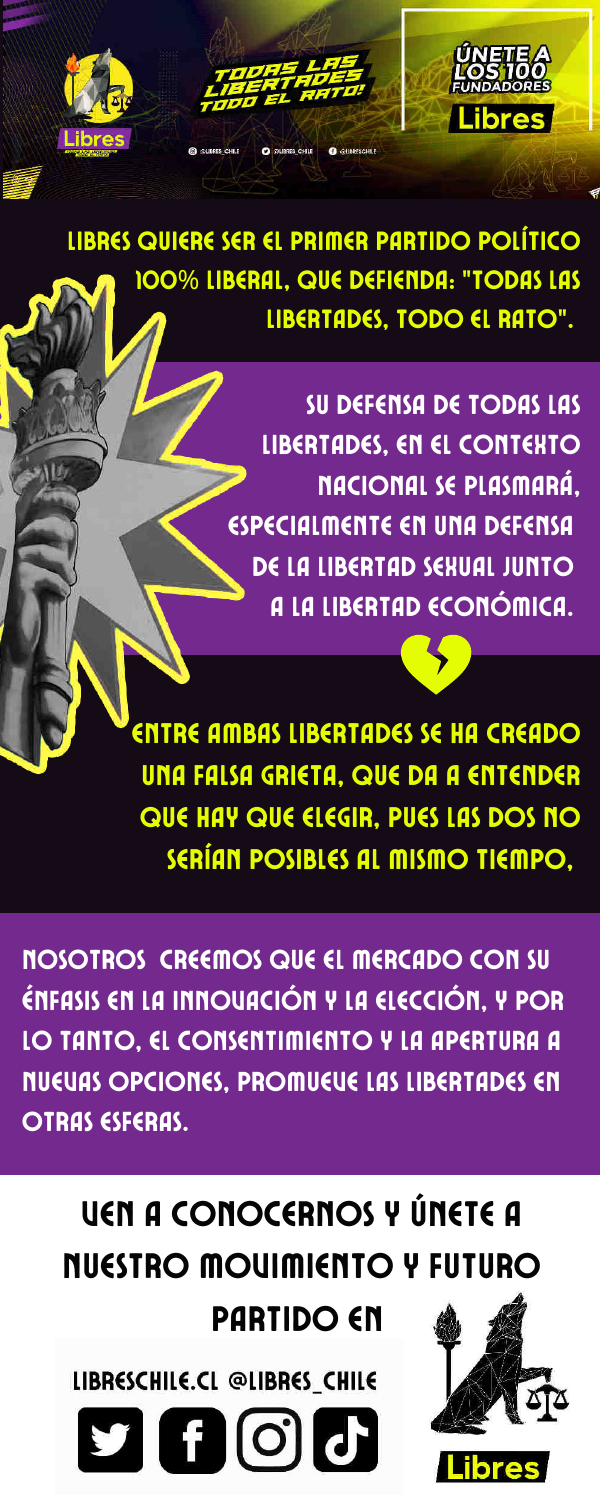

## ¿QUÉ PUEDES HACER AHORA mismo? ÚNETE A LIBRES

SI ERES INDEPENDIENTE Y SIMPATIZAS CON NOSOTROS, PUEDES **APOYARNOS SIGUIÉNDONOS EN REDES SOCIALES, Y COMPARTIENDO Y COMENTANDO, LAS INICIATIUAS Y CONTENIDOS QUE TE GUSTEN.** 

**HAS CORRER LA UOZ** SOBRE LIBRES. **TODOS Y TODAS** QUEREMOS UIUIR EN LIBERTAD, **SIN QUE NADIE** SE META EN NUESTRAS CAMAS NI EN **NUESTROS BOLSILLOS.**